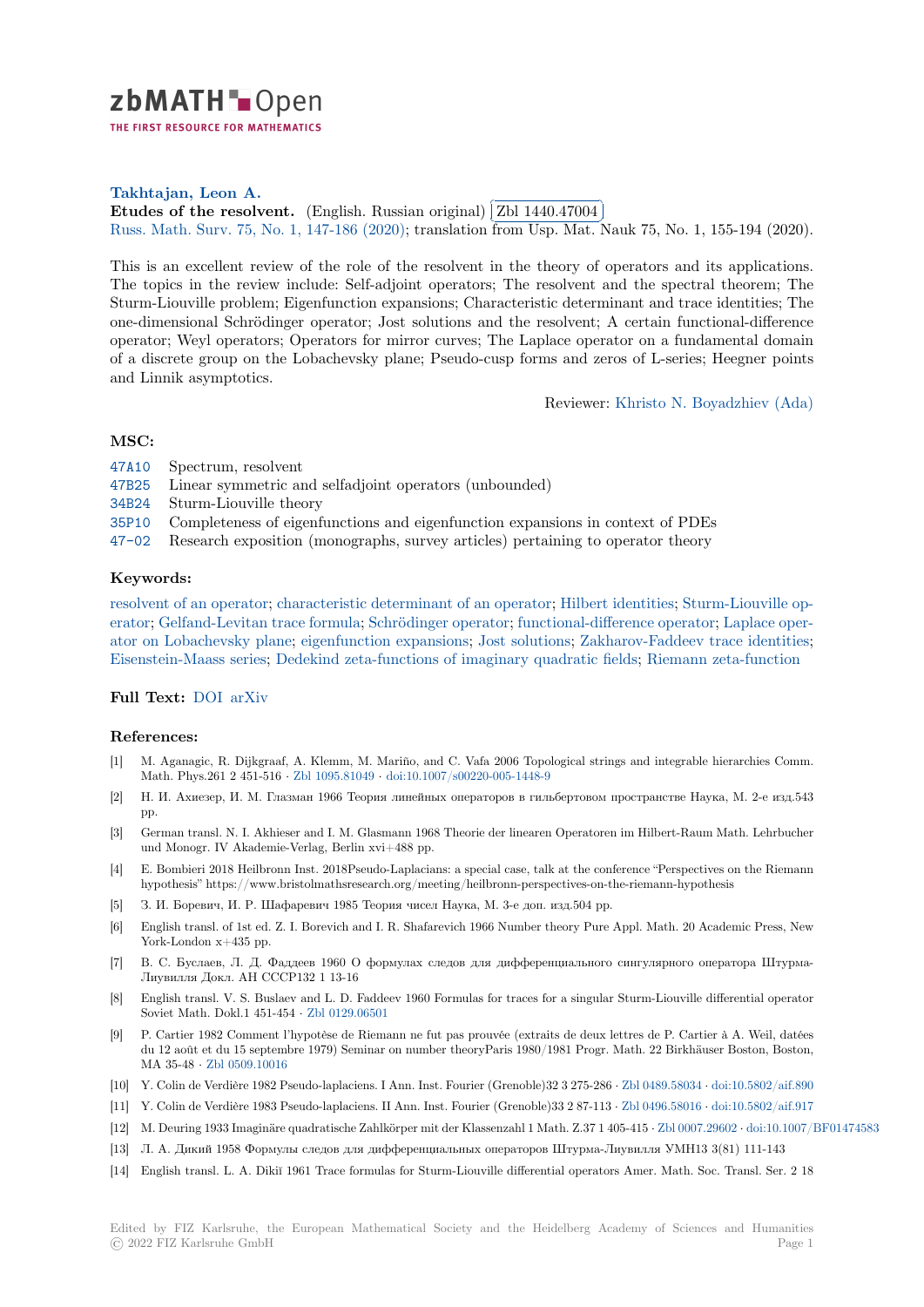Amer. Math. Soc., Providence, RI 81-115 *·* Zbl 0098.28701 *·* doi:10.1090/trans2/018/06

- [15] W. Duke 1988 Hyperbolic distribution problems and half-integral weight Maass forms Invent. Math.92 1 73-90 *·* Zbl 0628.10029 *·* doi:10.1007/BF01393993
- [16] Л. Д. Фаддеев 1959 Обратная задача квантовой теории рассеяния УМН14 4(88) 57-119
- [17] English transl. L. D. Faddeyev and B. Seckl[er 1963 The inv](https://zbmath.org/0098.28701)e[rse problem in the quantum](https://dx.doi.org/10.1090/trans2/018/06) theory of scattering J. Math. Phys.4 72-104 *·* Zbl 0112.45101 *·* doi:10.1063/1.1703891
- [18] [Л. Д. Фаддеев 1964 Сво](https://dx.doi.org/10.1007/BF01393993)йства \(S\)-матрицы одномерного уравнения Шредингера Краевые задачи математической физики. 2, Сборник работ. Посвящается памяти Владимира Андреевича Стеклова в связи со столетием со дня его рождения Тр. МИАН СССР 73 Наука, М.-Л. 314-336
- [19] English [transl. L. D. Fa](https://zbmath.org/0112.45101)d[deev 1967 Properties of](https://dx.doi.org/10.1063/1.1703891) the \(S\)-matrix of the one-dimensional Schrödinger equation Amer. Math. Soc. Transl. Ser. 2 65 Amer. Math. Soc., Providence, RI 139-166 *·* Zbl 0181.56704 *·* doi:10.1090/trans2/065/04
- [20] Л. Д. Фаддеев 1967 Разложение по собственным функциям оператора Лапласа на фундаментальной области дискретной группы на плоскости Лобачевского Тр. ММО 17 Изд-во Моск. ун-та, М. 323-350
- [21] English transl. L. D. Faddeev 1969 Expansion in eigenfunctions of the Laplace operator on the fundamental domain of a discrete group on the Lobachevskiĭ plane Trans. Moscow Math. So[c.17 357-386](https://zbmath.org/0181.56704)
- [22] Л. Д. Фаддеев 1974 Обратная задача квантовой теории рассеяния. II Итоги науки и техн. Сер. Соврем. пробл. матем. 3 ВИНИТИ, М. 93-180
- [23] English transl. L. D. Faddeev 1976 Inverse problem of quantum scattering theory. II J. Soviet Math.5 3 334-396 *·* Zbl 0373.35014 *·* doi:10.1007/BF01083780
- [24] L. Faddeev 2000 Modular double of a quantum group Conférence Moshé Flato 1999Dijon, 1999 Math. Phys. Stud. 21, I Kluwer Acad. Publ., Dordrecht 149-156 *·* Zbl 1071.81533
- [25] J. D. Fay 1977 Fourier coefficients of the resolvent for a Fuchsian group J. Reine Angew. Math.293/294 143-203 *·* [Zbl 0352.30012](https://zbmath.org/0373.35014) *·* [doi:10.1515/crll.1977.293](https://dx.doi.org/10.1007/BF01083780)-294.143
- [26] P. Garrett 2018, Heilbronn Inst. 2018Self-adjoint operators on automorphic forms, talk at the conference "Perspectives on the Riemann Hypothesis" https://www.bristo[lmathsresearch.](https://zbmath.org/1071.81533)org/meeting/heilbronn-perspectives-on-the-riemann-hypothesis/
- [27] И. М. Гельфанд, Л. А. Дикий 1975 Асимптотика резольвенты штурм-лиувиллевских уравнений и алге[бра уравнений](https://zbmath.org/0352.30012) [Кортевега-де Фриза УМН30 5\(18](https://dx.doi.org/10.1515/crll.1977.293-294.143)5) 67-100
- [28] English transl. I. M. Gel'fand and L. A. Dikii 1975 Asymptotic behaviour of the resolvent of Sturm-Liouville equations and the algebra of the Korteweg-de Vries equations Russian Math. Surveys30 5 77-113 *·* Zbl 0334.58007 *·* doi:10.1070/RM1975v030n05ABEH001522
- [29] И. М. Гельфанд, М. И. Граев, И. И. Пятецкий-Шапиро 1966 Теория представлений и автоморфные функции Обобщенные функции 6 Наука, М. 512 pp.
- [30] English transl. I. M. Gel'fand, M. I. Graev, and I. I. Pyatetskii-Shapiro 1969 Representation theory and automorphic functions W. B. Saunders Co., Philadelphia, PA-London-Toronto, ON xvi+426 pp.
- [31] И. М. Гельфанд, Б. М. Левитан 1953 Об одном простом тождестве для собственных значений дифференциального оператора второго порядка Докл. АН СССР88 4 593-596
- [32] I. M. Gelfand and B. M. Levitan 1953 On a simple identity for the characteristic values of a differential operator of the second order Dokl. Akad. Nauk SSSR88 4 593-596
- [33] И. Ц. Гохберг, М. Г. Крейн 1965 Введение в теорию линейных несамосопряженных операторов в гильбертовом пространстве Наука, М. 448 pp.
- [34] English transl. I. C. Gohberg and M. G. Kreĭn 1969 Introduction to the theory of linear nonselfadjoint operators Transl. Math. Monogr. 18 Amer. Math. Soc., Providence, RI xv+378 pp. *·* Zbl 0181.13504 *·* doi:10.1090/mmono/018
- [35] A. Grassi, Y. Hatsuda, and M. Mariño 2016 Topological strings from quantum mechanics Ann. Henri Poincaré17 11 3177-3235 *·* Zbl 1365.81094 *·* doi:10.1007/s00023-016-0479-4
- [36] H. Heilbronn 1934 On the class-number in imaginary quadratic fields Quart. J. Math. Oxford Ser.5 150-160 *·* Zbl 60.0155.01 *·* doi:10.1093/qmath/os-5.1.150
- [37] D. A. Hejhal 1981 Some observations concerning eigenvalues of the Laplacian and Dirichlet \(L\)-series Recent progress in a[nalytic number](https://zbmath.org/1365.81094)t[heoryDurham 1979 2 Academic](https://dx.doi.org/10.1007/s00023-016-0479-4) Press, Inc., London-New York 95-110
- [38] D. A. Hejhal 1983 The Selberg trace formula for  $\(\operatorname{PSL}(2,\mathfrak{R})\)$  Lecture Notes in [Math. 1001, ,](https://zbmath.org/60.0155.01) v[ol. 2 Springer-Verlag, Berlin v](https://dx.doi.org/10.1093/qmath/os-5.1.150)iii+806 pp.*·* doi:10.1007/BFb0061302
- [39] H. Iwaniec 1987 Fourier coefficients of modular forms of half-integral weight Invent. Math.87 2 385-401 *·* Zbl 0606.10017 *·* doi:10.1007/BF01389423
- [40] F. Klein 1926 Vorlesungen über die Entwicklung der Mathematik im 19. Jahrhundert Grundlehren Math. Wiss. 24, , vol. I J. Springer, Berlin xiii+385 pp. *·* Zbl 52.0022.[05](https://dx.doi.org/10.1007/BFb0061302)
- [41] S. Lang \(1975 \operatorname{SL}\_2(\mathbb R)\) Addison-Wesley, Reading, MA-London-Amsterdamx[vi+428 pp.](https://zbmath.org/0606.10017)
- [42] [A. Laptev, L. Schimmer](https://dx.doi.org/10.1007/BF01389423), and L. A. Takhtajan 2016 Weyl type asymptotics and bounds for the eigenvalues of functionaldifference operators for mirror curves Geom. Funct. Anal.26 1 288-305 *·* Zbl 1361.47004 *·* doi:10.1007/s00039-016-0357-8
- [43] P. D. Lax 2002 Functional ana[lysis Pure Appl](https://zbmath.org/52.0022.05). Math. (N. Y.) Wiley-Interscience, New York xx+580 pp.
- [44] P. D. Lax and R. S. Phillips 1976 Scattering theory for automorphic functions Ann. of Math. Stud. 87 Princeton Univ. Press, Princeton, NJ x+300 pp. *·* Zbl 0362.10022 *·* doi:10.1515/9781400881567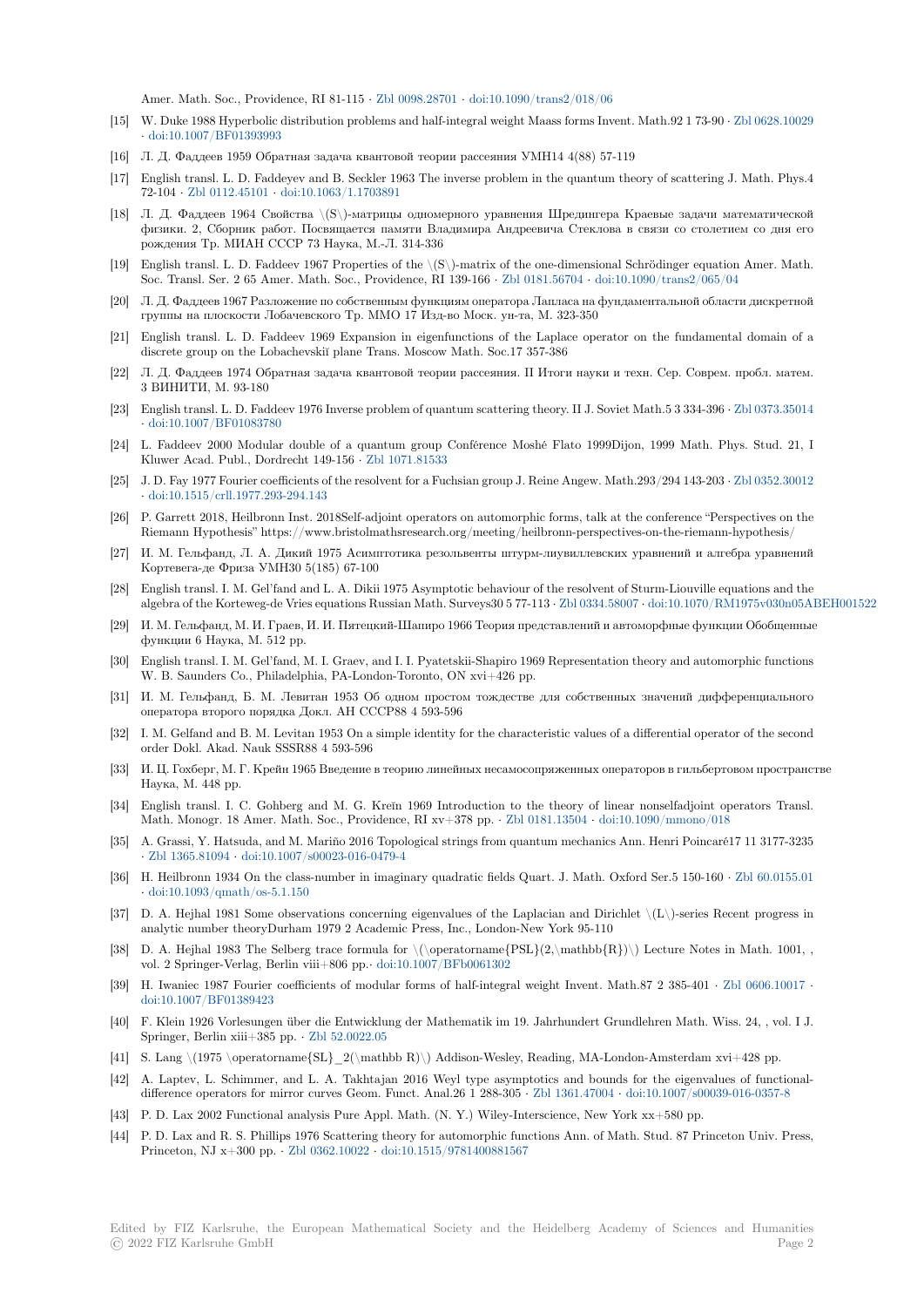- [45] Б. М. Левитан, И. С. Саргсян 1970 Введение в спектральную теорию. Самосопряженные обыкновенные дифференциальные операторы Наука, М. 671 pp.
- [46] English transl. B. M. Levitan and I. S. Sargsjan 1975 Introduction to spectral theory: selfadjoint ordinary differential operators Transl. Math. Monogr. 39 Amer. Math. Soc., Providence, RI xi+525 pp. *·* Zbl 0302.47036 *·* doi:10.1090/mmono/039
- [47] Ю. В. Линник 1979 Асимптотическое распределение приведенных бинарных квадратичных форм в связи с геометрией Лобачевского Избранные труды 1 Наука, Л. 141-200
- [48] Yu. V. Linnik 1979 Asymptotic distribution of reduced binary quadratic forms in relation to the Lobachevsky geometry Selected works 1 Nauka, Leningrad 141-200
- [49] В. А. Марченко 1977 Операторы Штурма-Лиувилля и их приложения Наукова Думка, Киев 331 pp.
- [50] English transl. V. A. Marchenko 1986 Sturm-Liouville operators and applications Oper. Theory Adv. Appl. 22 Birkhäuser Verlag, Basel xii+367 pp.*·* doi:10.1007/978-3-0348-5485-6
- [51] L. J. Mordell 1934 On the Riemann hypothesis and imaginary quadratic fields with a given class number J. London Math. Soc.9 4 289-298 *·* Zbl 60.0156.04 *·* doi:10.1112/jlms/s1-9.4.289
- [52] В. А. Садовничий, В. Е. Подольский 2006 Следы операторов УМН61 5(371) 89-156*·* doi:10.4213/rm4833
- [53] English transl. V. A. Sad[ovnichii and V. E. Podolskii 20](https://dx.doi.org/10.1007/978-3-0348-5485-6)06 Traces of operators Russian Math. Surveys61 5 885-953 *·* Zbl 1157.47013 *·* doi:10.1070/RM2006v061n05ABEH004357
- [54] A. Selberg 1956 [Harmonic analy](https://zbmath.org/60.0156.04)si[s and discontinuous groups](https://dx.doi.org/10.1112/jlms/s1-9.4.289) in weakly symmetric Riemannian spaces with applications to Dirichlet series J. Indian Math. Soc. (N. S.)20 47-87 *·* Zbl 0072.08201
- [55] А. С. Шварц 1981 Эллиптические операторы в квантовой теории поля Итоги науки и техн. Сер. Соврем. пробл. ма[тем.](https://zbmath.org/1157.47013) [17 ВИНИТ](https://zbmath.org/1157.47013)[И, М. 113-173](https://dx.doi.org/10.1070/RM2006v061n05ABEH004357)
- [56] English transl. A. S. Shvarts 1983 Elliptic operators in quantum field theory J. Soviet Math.21 4 551-601 *·* Zbl 0509.35071 *·* doi:10.1007/BF01084286
- [57] C. Siegel 1935 Über die Classenzahl quadratischer Zahlkörper Acta Arith.1 83-86 *·* Zbl 61.0170.02 *·* doi:10.4064/aa-1-1-83-86
- [58] Л. А. Тахтаджян 2011 Квантовая механика для математиков НИЦ "Регулярная и хаотическая динамика, М.-Ижевск 496 pp.
- [59] [English transl. L. A. Ta](https://dx.doi.org/10.1007/BF01084286)khtajan 2008 Quantum mechanics for mathematicians Grad. Stud. Math. 95 Amer. Math. Soc., Providence, RI xvi+387 pp. *·* Zbl 1156.81004 *·* doi:10.1090/gsm/095
- [60] Л. А. Тахтаджян, А. Ю. Алексеев, И. Я. Арефьева, М. А. Семенов-Тян-Шанский, Е. К. Склянин, Ф. А. Смирнов, С. Л. Шаташвили 2017 Научное наследие Л. Д. Фаддеева. Обзор работ УМН72 6(438) 3-112*·* doi:10.4213/rm9799
- [61] English transl. L. A. Takhtajan, A. Yu. Alekseev, I. Ya. Aref'eva, M. A. Semenov-Tian-Shansky, E. K. Sklyanin, F. A. Smirnov, and S. L. Shatashvili 2017 Sc[ientific heritage](https://zbmath.org/1156.81004)o[f L. D. Faddeev. Surv](https://dx.doi.org/10.1090/gsm/095)ey of papers Russian Math. Surveys72 6 977-1081 *·* Zbl 1396.81008 *·* doi:10.1070/RM9799
- [62] Л. А. Тахтаджян, Л. Д. Фаддеев 2015 Спектральная теория одного функционально"=разнос[тного оператора кон](https://dx.doi.org/10.4213/rm9799)формной теории поля Изв. РАН. Сер. матем.79 2 181-204*·* doi:10.4213/im8256
- [63] English transl. L. A. Takhtajan and L. D. Faddeev 2015 The spectral theory of a functional-difference operator in confor[mal](https://zbmath.org/1396.81008) [field theory](https://zbmath.org/1396.81008)I[zv. Math.79 2 388-41](https://dx.doi.org/10.1070/RM9799)0 *·* Zbl 1327.39013 *·* doi:10.1070/IM2015v079n02ABEH002747
- [64] А. Б. Венков 1981 Спектральная теория автоморфных функций Тр. МИАН СССР153 3-171
- [65] English transl. A. B. Venkov 1982 Spectral theory of [automorphic functio](https://dx.doi.org/10.4213/im8256)ns Proc. Steklov Inst. Math.153 1-163 *·* Zbl 0501.10029
- [66] А. Б. Венков, В. Л. Калинин, Л. Д. Фаддеев 1973 Неарифметический вывод формулы следа Сельберга Дифференциальная геометрия, группы Ли и механика [Зап. науч. сем.](https://zbmath.org/1327.39013) [ЛОМИ 37 Изд-во "Наука", Ленинград. от](https://dx.doi.org/10.1070/IM2015v079n02ABEH002747)д., Л. 5-42
- [67] English transl. A. B. Venkov, V. L. Kalinin, and L. D. Faddeev 1977 A nonarithmetic derivation of the Selberg trace formula J. Soviet Math.8 171-199 *·* Zbl 0388.35035 *·* doi:10.1007/BF01084954
- [68] И. М. Виноградов 1917 О среднем значении числа классов чисто коренных форм отрицательного определителя Сообщ. Харьк. матем. о-ва16 10-38
- [69] I. M. Vinogradov 1952 On the mean value of the number of classes of reduced forms of negative determinant Soobshch. Kharkov. Mat. Obshch.Из[бранные труды](https://zbmath.org/0388.35035)1[6 Изд-во АН СССР, М.](https://dx.doi.org/10.1007/BF01084954) 29-53
- [70] I. M. Vinogradov 1952 Selected works Publishing house of the USSR Academy of Sciences, Moscow 29-53
- [71] А. И. Виноградов, Л. А. Тахтаджян 1980 Об асимптотиках Линника-Скубенко Докл. АН СССР253 4 777-780
- [72] English transl. A. I. Vinogradov and L. A. Takhtadzhyan 1980 On the Linnik-Skubenko asymptotics Soviet Math. Dokl.22 1 136-140 *·* Zbl 0488.10017
- [73] А. И. Виноградов, Л. А. Тахтаджян 1981 Аналоги формулы Виноградова-Гаусса в критической полосе Аналитическая теория чисел, математический анализ и их приложения, Сборник статей. Посвящается академику Ивану Матвеевичу Виноградову к его девяностолетию Тр. МИАН СССР 158 45-68
- [74] Englisht[ransl. A. I. Vin](https://zbmath.org/0488.10017)ogradov and L. A. Takhtadzhyan 1983 Analogues of the Vinogradov-Gauss formula in the critical strip Proc. Steklov Inst. Math.158 47-71 *·* Zbl 0523.12011
- [75] D. Zagier 1981 Eisenstein series and the Riemann zeta-function Automorphic forms, representation theory and arithmeticBombay 1979 Tata Inst. Fund. Res. Studies in Math. 10 Tata Inst. Fund. Res., Bombay 275-301*·* doi:10.1007/978-3-662-00734-110
- [76] В. Е. Захаров, Л. Д. Фаддеев 1971 Уравнение Кортевега-де Фриса вполне интегрируемая гамильтонова система Функц. анализ и его прил.5 4 18-27